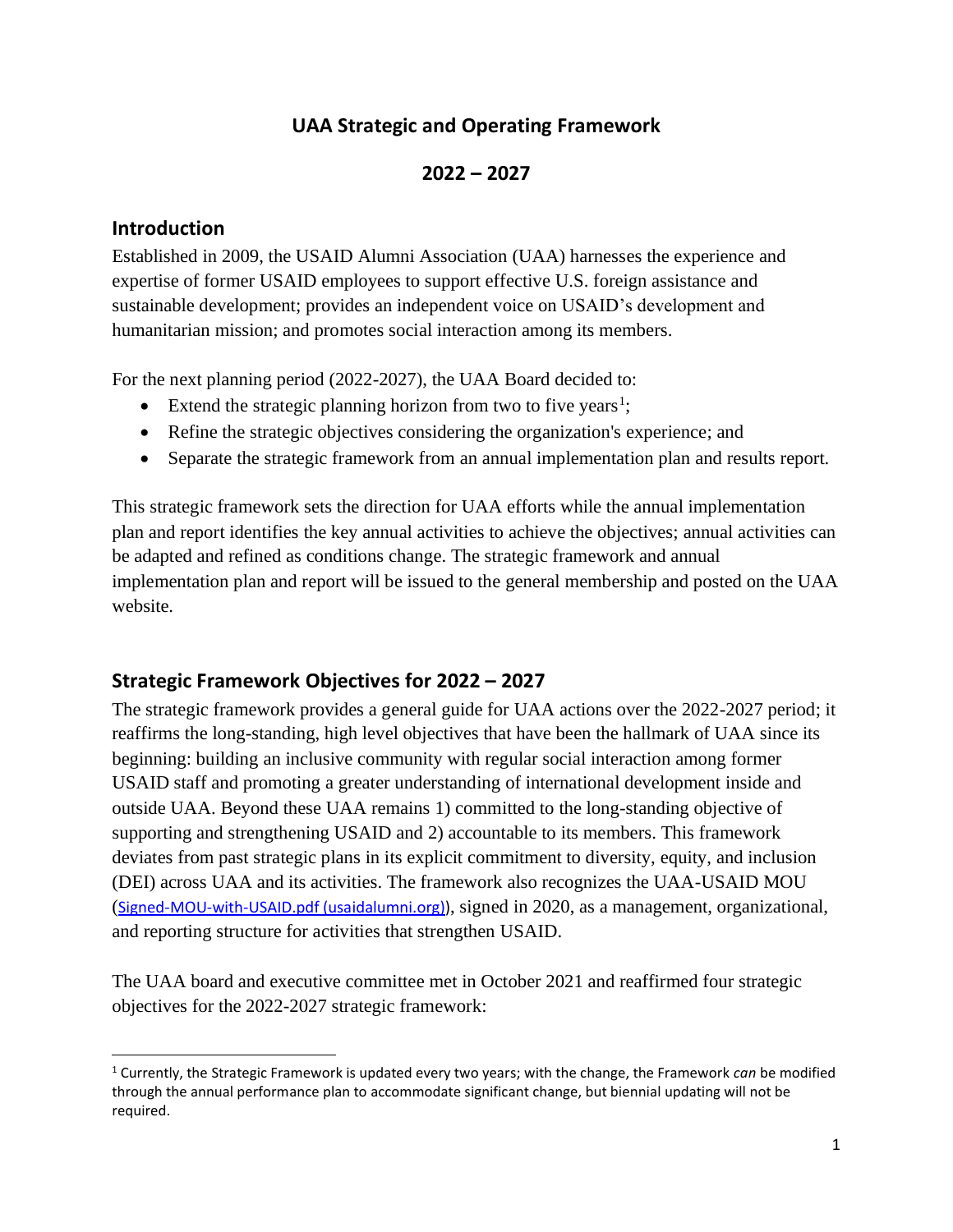#### **Objective 1: Building an Inclusive Community of Former USAID Staff**

UAA supplies a wide range of professional and social meeting opportunities for current and potential members, including hybrid seasonal social events and discussions of current topics of interest. The website and monthly newsletter keep current and potential members aware of UAA activities, events, and issues under discussion as well as the passing of former colleagues in an "In Memoriam" section.

#### **Objective 2: Supporting USAID Professional Development and Institutional Capacity**

UAA's founders committed themselves to USAID's development goals and wanted to share their career experiences to help support USAID. This objective grew from this interest and focusses on strengthening the capacity of staff and organizational units as well as providing an independent advisory voice.

#### **Objective 3: Increasing Understanding of and Support for International Development**

UAA seeks to increase knowledge within our Association, in USAID, and among the American public about international development and humanitarian assistance, thereby expanding and deepening awareness of their importance in U.S. foreign policy, increasing the understanding of USAID's indispensable role, and helping USAID attract a diverse and highly qualified workforce.

#### **Objective 4: Organizing and Sustaining UAA's Structure and Operations**

This objective provides the organizational structure and integrity to reach the ends defined in Objectives 1, 2 and 3. Objective 4 has three principal components: (1) organizational structure; (2) policies and procedures; and (3) communication with members. This objective supports UAA transparency and member oversight.

## **II. Implementing Activities**

Common Approaches: Committees implement activities to achieve the strategic objectives while the annual budget, implementation plan, and results report provide membership with financial and programmatic accountability. Members can find policies, plans, meeting notes, and reports posted on the website.